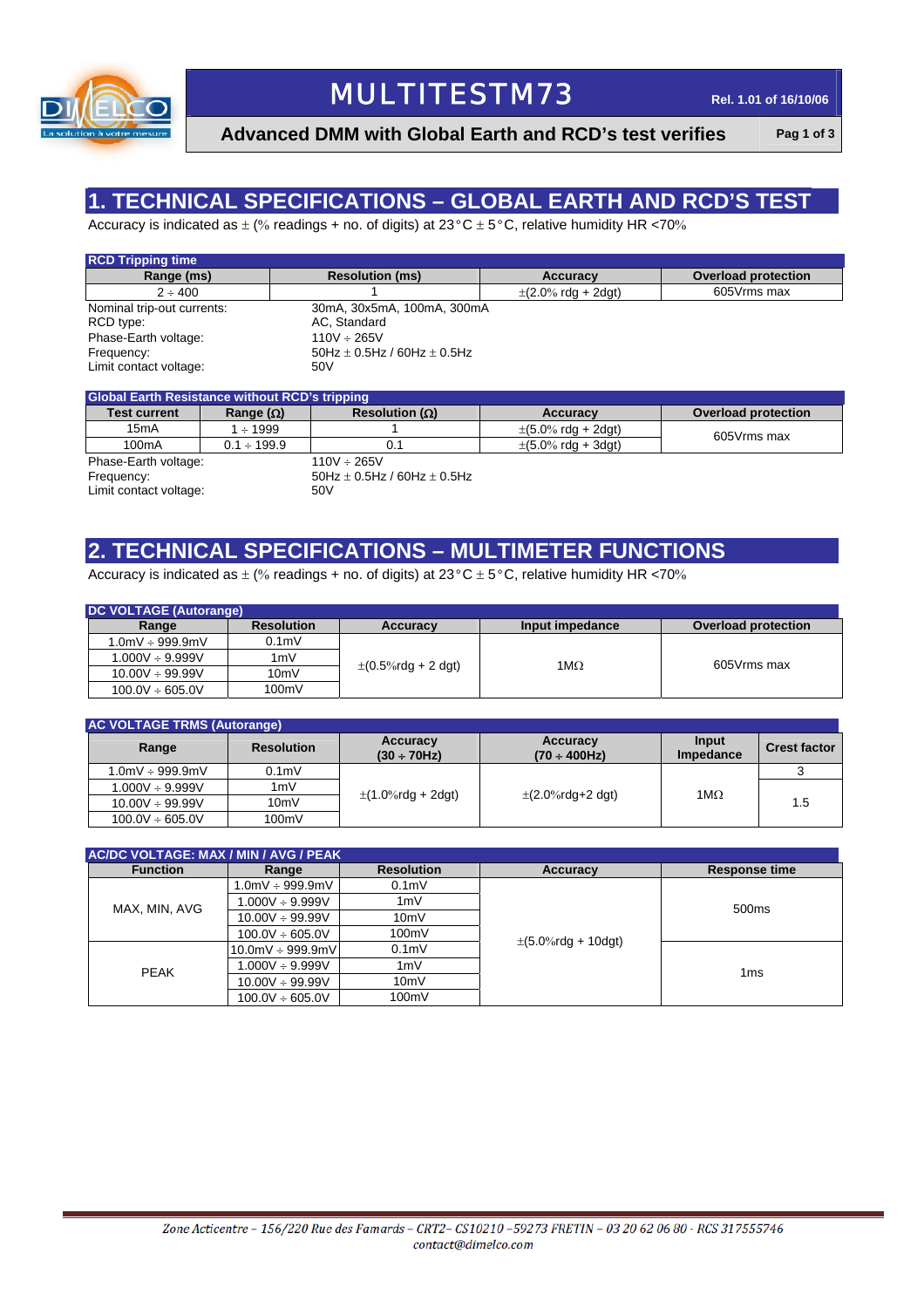

# **MULTITESTM73** Rel. 1.01 of 16/10/06

#### **Advanced DMM with Global Earth and RCD's test verifies Pag 2 of 3**

| DC/AC CURRENT TRMS (with external clamp) |                   |                                                                                              |                               |                                |                        |                        |
|------------------------------------------|-------------------|----------------------------------------------------------------------------------------------|-------------------------------|--------------------------------|------------------------|------------------------|
| Range                                    | <b>Resolution</b> | <b>DC Accuracy</b>                                                                           | Accuracy<br>$(30 \div 70$ Hz) | Accuracy<br>$(70 \div 400$ Hz) | <b>Crest</b><br>factor | Overload<br>protection |
| $1.0$ mV $\div$ 999.9mV                  | 0.1 <sub>m</sub>  | $\pm (0.5\% \text{rdg+2 dgt})$ $\pm (1.0\% \text{rdg+2 dgt})$ $\pm (2.0\% \text{rdg+2 dgt})$ |                               |                                |                        | 605Vrms max            |
| $1.000V \div 1.200V$                     | 1mV               |                                                                                              |                               |                                | 1.5                    |                        |

**Note:** accuracy indicated don't consider clamp accuracy. Please refer also to transducers clamp user's manual.

|                 | AC/DC CURRENT: MAX / MIN / AVG / PEAK (with external clamp) |                   |                                           |                  |                        |  |  |
|-----------------|-------------------------------------------------------------|-------------------|-------------------------------------------|------------------|------------------------|--|--|
| <b>Function</b> | Range                                                       | <b>Resolution</b> | Accuracy                                  | Response<br>time | Overload<br>protection |  |  |
| MAX, MIN, AVG   | $1.0$ m $V \div 999.9$ m $V$                                | 0.1 <sub>m</sub>  |                                           | 500 ms           | 605Vrms max            |  |  |
|                 | $1.000V \div 1.200V$                                        | 1mV               |                                           |                  |                        |  |  |
| <b>PEAK</b>     | $10.0mV + 999.9mV$                                          | 0.1 <sub>m</sub>  | $\pm (5.0\% \text{rdg} + 10 \text{ dgt})$ | 1 <sub>ms</sub>  |                        |  |  |
|                 | $1.000V \div 3.000V$                                        | 1mV               |                                           |                  |                        |  |  |

| <b>RESISTANCE AND CONTINUITY TEST</b>           |                   |                       |                        |                            |  |  |
|-------------------------------------------------|-------------------|-----------------------|------------------------|----------------------------|--|--|
| Range                                           | <b>Resolution</b> | <b>Accuracy</b>       | <b>Continuity test</b> | <b>Overload protection</b> |  |  |
| $0.00\Omega \div 39.99\Omega$                   | $0.01\Omega$      |                       |                        |                            |  |  |
| $40.0\Omega \div 399.9\Omega$                   | $0.1\Omega$       |                       | $R \leq 40\Omega$      | 605 Vrms max for 1 minute  |  |  |
| $400\Omega \div 3999\Omega$                     | 1Ω                | $\pm$ (1.0%rdg+5 dgt) |                        |                            |  |  |
| $4.00 \text{k}\Omega \div 39.99 \text{k}\Omega$ | 10Ω               |                       |                        |                            |  |  |

| <b>FREQUENCY (with test leads)</b> |                   |                       |                  |                            |  |
|------------------------------------|-------------------|-----------------------|------------------|----------------------------|--|
| Range                              | <b>Resolution</b> | <b>Accuracy</b>       | Input voltage    | <b>Overload protection</b> |  |
| $30.0 \div 199.9$ Hz               | 0.1Hz             |                       | .0mV $\div$ 605V | 605Vrms max                |  |
| $200 \div 400$ Hz                  | 1Hz               | $\pm$ (0.5%rdg+2 dgt) |                  |                            |  |

| <b>FREQUENCY (with external clamp)</b> |                   |                      |                         |                     |  |
|----------------------------------------|-------------------|----------------------|-------------------------|---------------------|--|
| Range                                  | <b>Resolution</b> | <b>Accuracy</b>      | Input voltage           | Overload protection |  |
| $30.0 \div 199.9$ Hz                   | 0.1Hz             |                      | $1.0$ m $V \div 1.000V$ | 605Vrms max         |  |
| $200 \div 400$ Hz                      | 1Hz               | $\pm$ (0.5%rdg+2dgt) |                         |                     |  |

| <b>PHASE SEQUENCE / CONFORMITY (1 wre measurement)</b>                             |                               |              |                                |  |  |
|------------------------------------------------------------------------------------|-------------------------------|--------------|--------------------------------|--|--|
| Voltage range (V)<br><b>Frequency range (Hz)</b><br>Type of measure<br>System type |                               |              |                                |  |  |
| <b>SEQUENCE</b>                                                                    |                               | $45 \div 65$ | up to $315$ (Phase $-$ Earth)  |  |  |
| CONFORMITY                                                                         | $90 \div 315$ (Phase – Earth) |              | up to $550V$ (Phase – Phase) I |  |  |

#### **PHASE SEQUENCE / CONFORMITY (2 wre**

| IFNASE SEQUENCE / CONFORMIT I (Z WIE MEASUIEMENT) |                                  |                      |                                        |  |  |
|---------------------------------------------------|----------------------------------|----------------------|----------------------------------------|--|--|
| <b>Type of measure</b>                            | Voltage range (V)                | Frequency range (Hz) | System type                            |  |  |
| <b>SEQUENCE</b>                                   |                                  | $45 \div 65$         | up to 315 (Phase $-$ Earth)            |  |  |
| CONFORMITY                                        | $110 \div 315$ (Phase – Neutral) |                      | up to 550V (Phase – Phase) $\mathsf I$ |  |  |

Max crest factor :1.5

**NOTE:** the two-wire measurement can be performed also phase to phase in plants without neutral, even with one phase to earth, but always with phase to phase voltage up to 550V